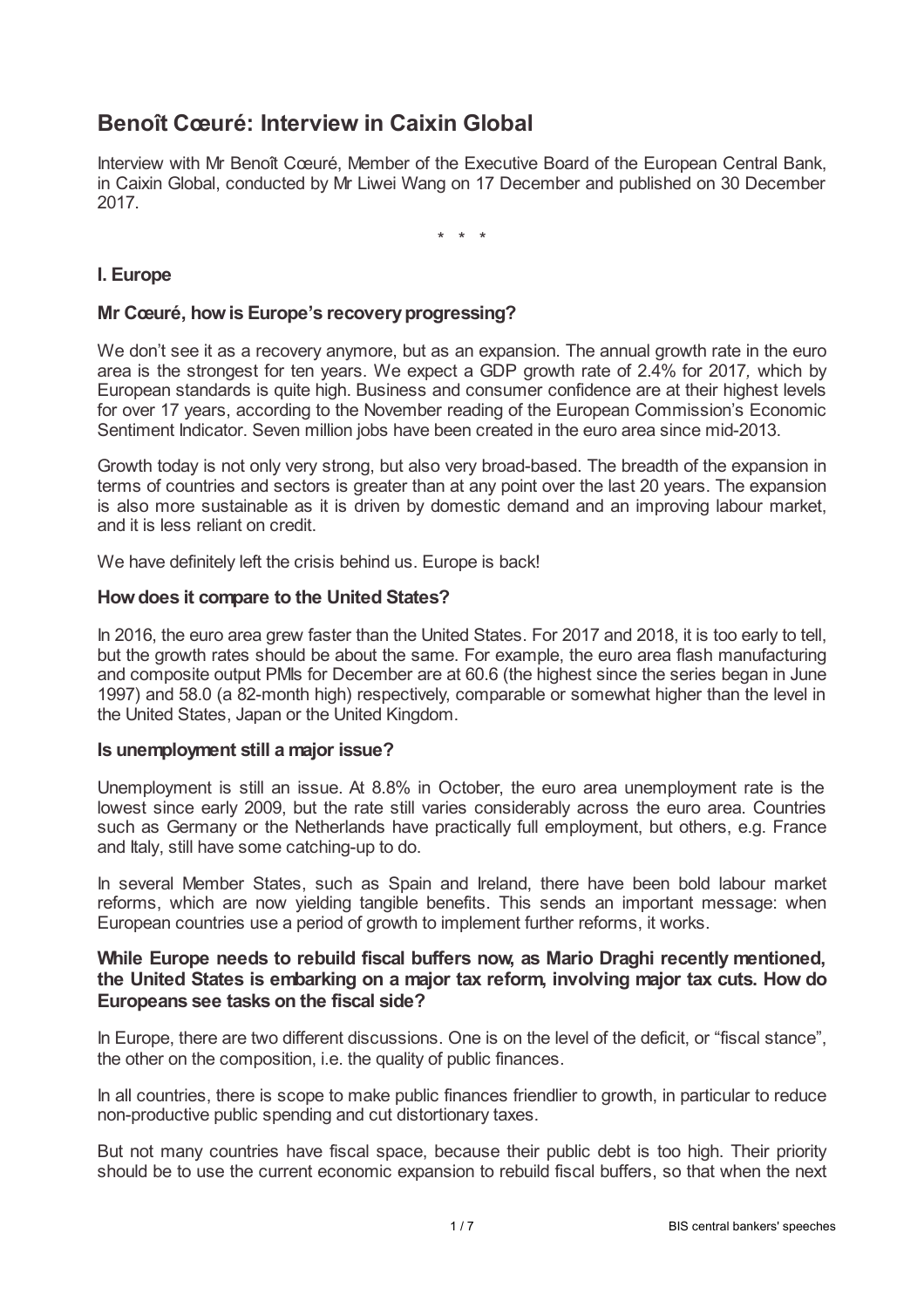crisis hits, they can use fiscal policy to react to it. In the meantime, they can still improve the composition of their public finances.

There are a few countries, including Germany, that do have fiscal space. These countries should use that space to prepare for the future, although it is not for the ECB to tell them how to do it.

### **So Europeans need to carryout their own fiscal agenda, not followthe US?**

It's not for the ECB to comment, but I don't see a great appetite among European leaders to follow the US example at the current juncture.

### **What are the risks to Europe's economy?**

Risks are broadly balanced in our view, with positive risks coming from the euro area and negative risks coming from outside. The latter include geopolitical risks and risks stemming from emerging market economies.

At a deeper level, we see risks to global growth resulting from the erosion of support for international trade and openness. Europe clearly remains committed to openness and international cooperation. We are open for business. We don't agree with those countries which want to curb international trade.

And let me add a more political remark. In a world which is more uncertain and volatile than ever, Europe can project itself on the world stage and work jointly with China to provide stability.

### **What are the positive risks fromEurope?**

History tells us that people tend to underestimate economic downturns and, likewise, in an upturn, there is a risk of underestimating the strength of the economy. For instance, we see very positive dynamics stemming from investment and domestic demand, and this creates positive multiplier effects.

### **II. Central banking**

### **With the recovery turning into an expansion, it seems we are still not quite seeing monetarypolicynormalisation (QExit and rate rises)?**

Indeed, our monetary policy will remain very accommodative. It has a single objective, which is to bring euro area inflation back to a level below, but close to, 2% over the medium term. Because inflation is still not at 2%, we will maintain an ample degree of monetary accommodation.

The strength of the recovery gives us increasing confidence that inflation will return towards 2% in a sustainable manner. That led to our decision to recalibrate our monetary policy support. We decided in October to reduce our monthly net asset purchases from €60 billion to €30 billion from January until at least September 2018, and longer if needed. By halving the monthly asset purchases we are recognising both the strength of the recovery and our greater confidence in the inflation outlook.

### **The euro area is not alone among major economies in having inflation that is kind of muted. Anyfundamental reasons for this?**

I think that we need a degree of humility here. There are many things we don't understand very well, for example the impact of technology on industrial organisation, wages and prices. Technological change certainly is a common explanation for low inflation in all advanced economies.

Low productivity gains are also one explanation for the sustained weakness in wages across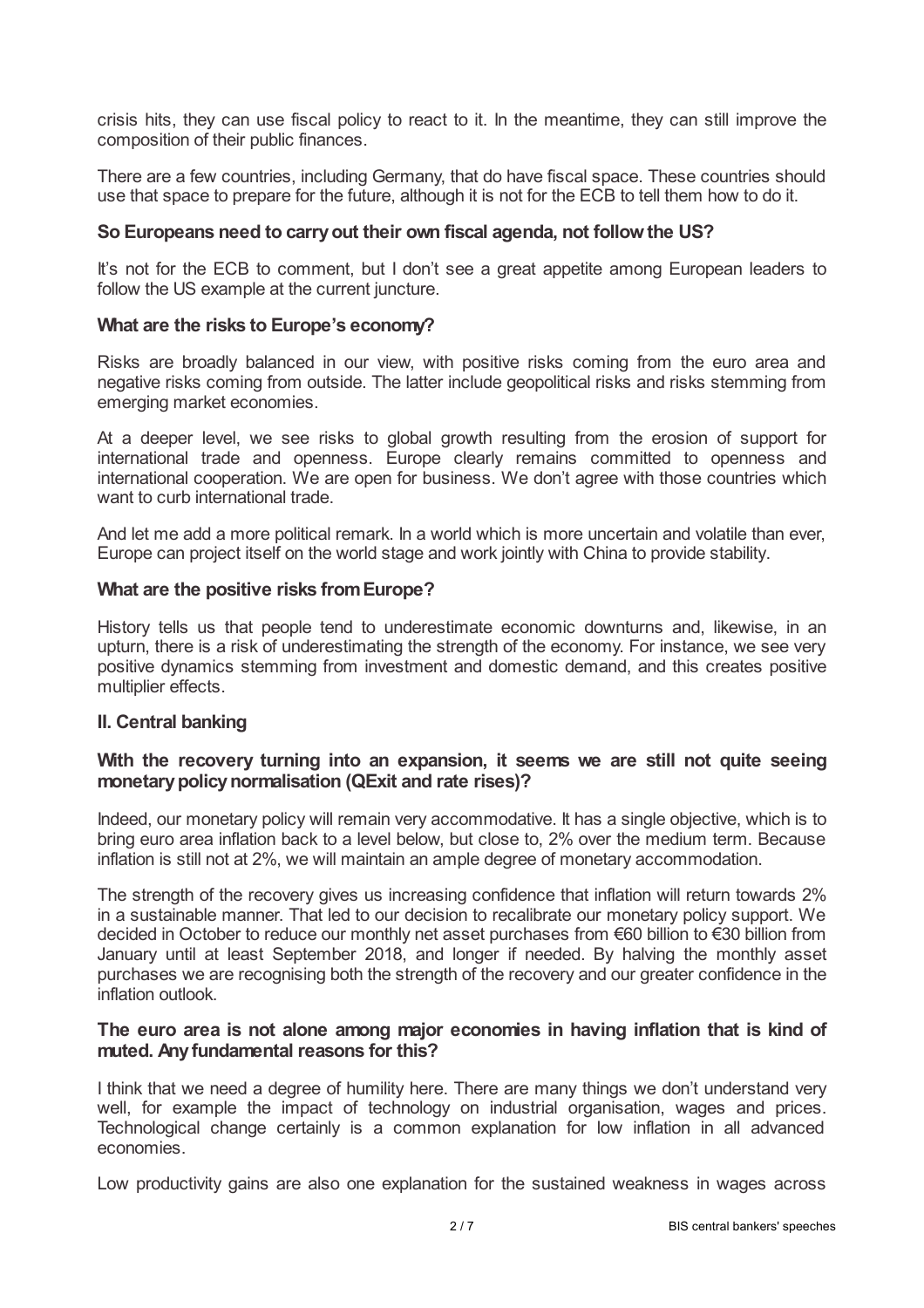advanced economies, which in turn also have an impact on inflation.

There are factors specific to Europe as well, in particular high unemployment. Both the United States and Japan are close to full employment, while Europe is not. Europe is lagging behind the United States and Japan in the business cycle and still has some slack to absorb before reaching full employment. Many of the newly created jobs are based on part-time or fixed-term contracts, which dampen the prospect of rapid wage increases. That helps explain why inflation will only slowly move back towards 2% and why we still need ample monetary accommodation.

#### **European financial markets alreadyshowa lot of frothiness, just like in the US.**

In Europe, we see frothiness in some market segments or asset classes, but nothing that would be a concern at euro area level and would call for a monetary policy reaction.

Local issues call for local solutions, separate from monetary policy, or what we call macroprudential measures. A very recent example is the decision last Friday [15 December 2017] by the French macroprudential authority, the High Council for Financial Stability, to propose a measure to limit the exposure of large French banks to the most indebted companies, given concerns related to corporate debt growth in France. The macroprudential toolbox is being used. It has been used in several euro area countries, such as in Ireland in the case of mortgages.

The ECB is monitoring this closely. In principle we have the possibility to top up national measures, although we haven't done so yet.

**Your colleague, Yves Mersch, said earlier this month: "Nourishing a market belief that the exit might be permanentlypostponed could exacerbate the potential cliff effects".An official from the People's Bank of China (PBOC) made remarks along the same lines recently, warning of the risk of markets gaming monetary policy while rates remain low. Howdo you see central banks' interaction with markets?**

There is always a risk of central banks being led by financial markets instead of leading them.

We can't ignore market reactions, because markets are important transmitters of monetary policy. This is also why we place importance on communication and lay out as clearly as possible our reaction function in our forward guidance. But we have to keep in mind that the ultimate yardstick for our action is inflation. We are not targeting financial asset prices.

Given the strength of the expansion, we are increasingly confident that inflation will rise towards 2% over the medium term. This justifies a gradual and cautious recalibration of monetary policy. Markets have to understand that QE will not last forever.

### **Could it be a bit behind the curve?**

We have flexibility to react both ways. Given what we see in the economy, I believe that there is a reasonable chance that the extension of our asset purchase programme decided in October can be the last. But the Governing Council of the ECB has also made it clear that the programme can be kept in place for longer, should inflation disappoint on the downside. And if inflation turned out to be higher than currently expected, we would have plenty of instruments with which to react.

### **The generation of central bank governors who handled the crisis has noweither retired or is close to retiring. Howdo you regard what they've done?**

The main lesson from this crisis is that you have to think outside the box, be innovative, while at the same time staying within your political mandate. It's a very delicate balance, but the Federal Reserve, the Bank of England and the ECB have all done it and succeeded.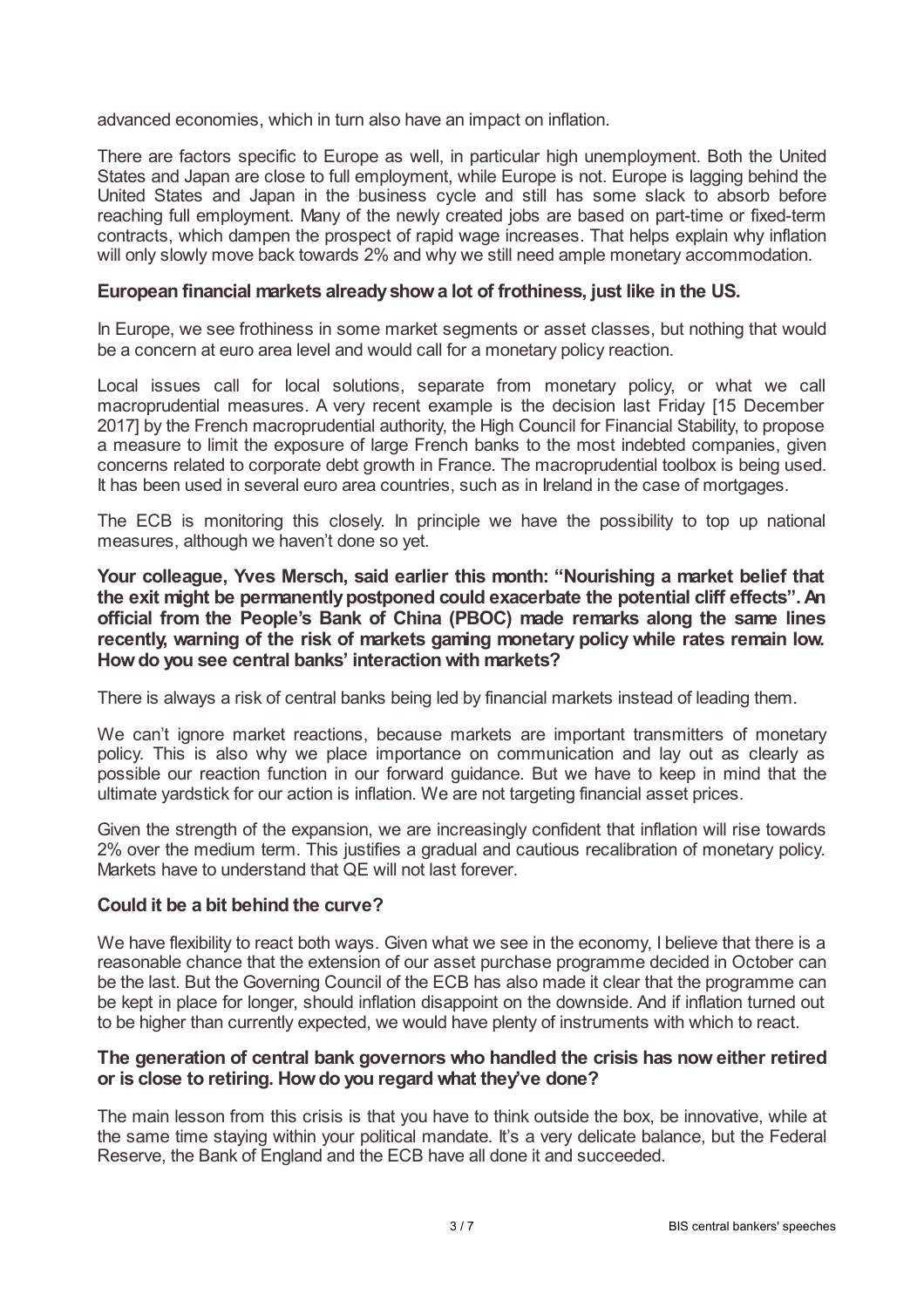Central bankers in some circumstances have to be bold and fast, but they also have to do things in a politically and legally acceptable manner. That's what they've done, and that is also something to remember for the future.

### **Can central bankers push politicians to act if theyare slowto act or make reforms?**

Central bankers have no mandate and no legitimacy to push politicians. At the same time, they have a duty to speak their mind and publicly state what they think is necessary for economic policy.

### **III. China**

### **Governor Zhou of the PBOC is also to retire (soon)? Looking from the outside, how do you see him?**

What I particularly notice is Governor Zhou's international role. I've listened to him many times in Basel, Washington and other places. He's one of the most respected governors around the table. When he takes the floor*,* everyone stops to listen to him, which is not always the case in international meetings.

What has always struck me is that he expresses China's position in a very clear way but he also aims to move the discussion on, seeking a consensus. That's extremely valuable in an international discussion.

For me, the very thoughtful and analytical way he has of addressing issues is a very important contribution. He always takes the time to explain complex issues, including for instance recent developments in China's financial system, which can be quite complex for outsiders to understand. He has a very clear and concise way of explaining things, making discussions more constructive.

### **Howdoes the global central banking communityviewthe PBOC's role in recent years?**

Over the last ten years or so, there has been a clear evolution. The PBOC has been engaging more and more with the international community and its central bank counterparts, in line with the changing role of China in the global economy.

From an ECB perspective, I can say that we now have a relationship with the PBOC that is as broad and deep as it is with a core group of other central banks, such as the Federal Reserve, the Bank of Japan, the Bank of England and maybe a few others. This includes discussions on financial markets, monetary policy, payment systems, to name just a few. The PBOC is part of that core group.

### **The ECB in June invested a small amount of foreign reserves in the renminbi. Why?Any plans ahead?**

The amount is equivalent to €500 million, roughly 1% of the ECB's foreign currency reserves. We sold US dollar reserves to do this. At the end of 2016, the ECB's reserves consisted of 83% US dollars and 17% Japanese yen. We also have a €45 billion/RMB 350 billion bilateral currency swap agreement with the PBOC.

Both initiatives are an acknowledgement of the growing international role of the renminbi and a first step towards a better understanding of how the Chinese monetary and foreign exchange markets work.

I'm quite sure that there will be further steps in the future. But central banks are conservative by nature. This is a long-term process.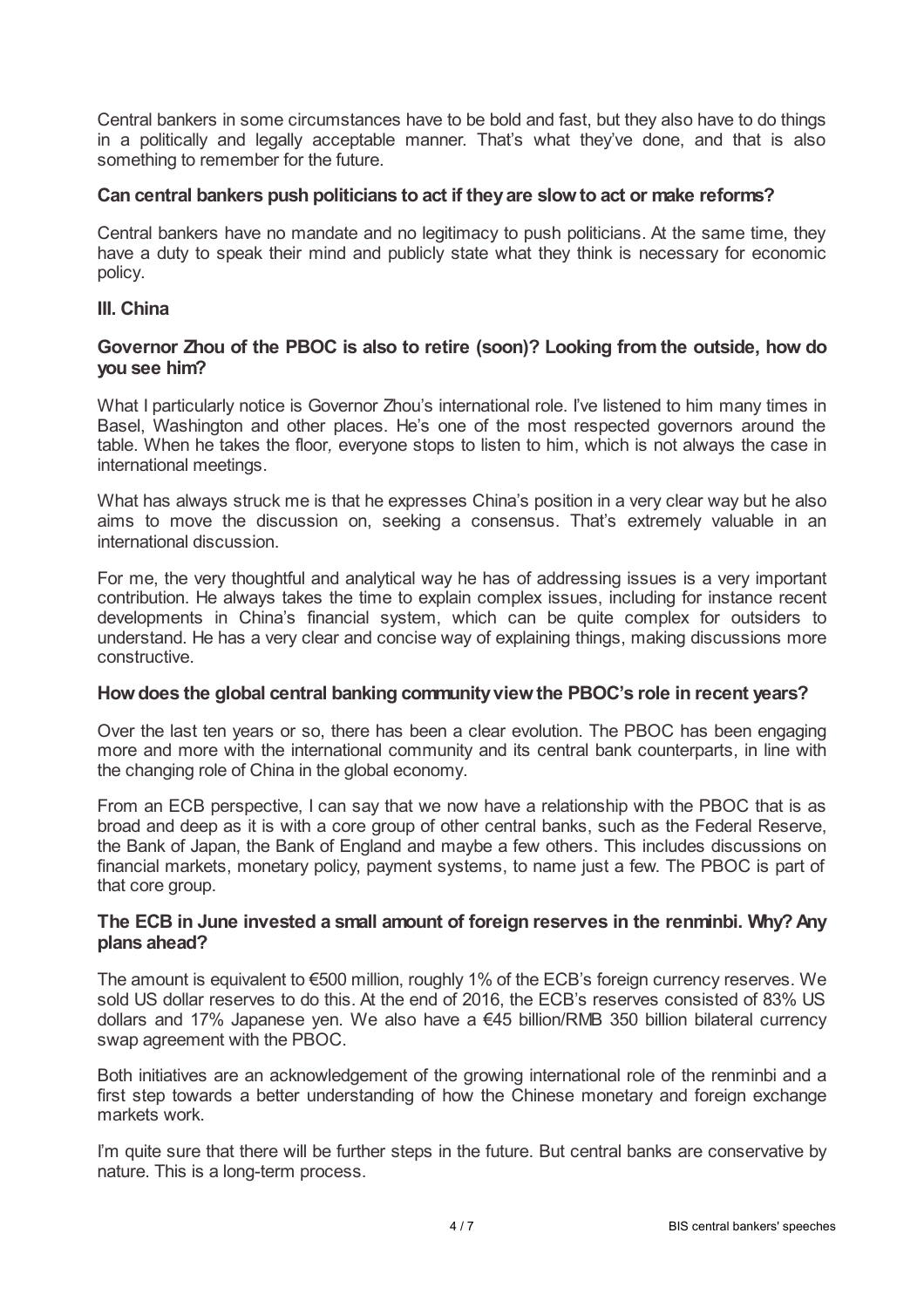### **Howdo you see the prospect of RMB internationalisation?**

To understand the international monetary system, one needs to take a very long-term perspective, even if the rise of China on the global economic stage has been much faster than anything we've seen before.

It's quite evident to me that the renminbi will eventually become a major international currency, and I personally believe that a multi-polar monetary system is good for the stability of the global economy. For the renminbi to achieve that status, further steps will need to be taken, including a further opening of the capital account, the pace and modalities of which are for the Chinese authorities to decide.

### **IV. Digital currencyand fintech**

### **What do you think of Bitcoin?**

What we are witnessing today is clearly a bubble, made possible by scarcity and by an expected sequence of gains which investors believe will be sustained, irrespective of the fundamentals. That is the definition of a bubble.

Bitcoin is not a currency. Investors should not believe that they will be able to use it as a means of payment. It is a speculative investment. There is a risk of large capital losses which investors should be aware of.

So the main concern related to Bitcoin is not a monetary one but one that relates to investor protection, and possibly also to tax evasion, money laundering and criminal finance.

### **With twoAmerican exchanges (CBOE and CME) introducing Bitcoin futures, how do you see the policyfor it going forward?**

The ECB is not a securities regulator. Regulators worldwide have recently warned investors repeatedly about possible losses. In Europe, the Fourth Anti-Money Laundering Directive, adopted by the European Council and the European Parliament last Friday [15 December 2017] requires exchange platforms and wallet providers to report suspicious transactions and identify owners of digital currencies. I'm quite sure that further steps will be taken to regulate this market.

### **Howdo you see the prospect of central bank digital currencies?**

This is an area where central banks tread with great caution, because different jurisdictions face different trends in the demand for cash, and because we have to assess the full impact of any change in the way we operate, both for the citizens of our countries and for the structure of financial intermediation. In that respect, I would make a clear distinction between wholesale and retail applications.

Starting with wholesale markets, we see that distributed ledger technology (DLT) has a lot of potential for market infrastructures. All major central banks are looking into it. The Committee on Payments and Market Infrastructures (CPMI) of the Bank for International Settlements, which I chair, published a report on it in February 2017.

The ECB has undertaken a pilot project with the Bank of Japan in this area. We concluded that the technology is not yet mature enough to migrate large-value payment systems – in our case, TARGET2 – to a DLT-based infrastructure, but we'll continue to study it carefully.

The question will arise as to whether central banks could at some point provide central bank money to financial market infrastructures in a digital form. We are still in the early stages of that discussion, but it is a relevant one.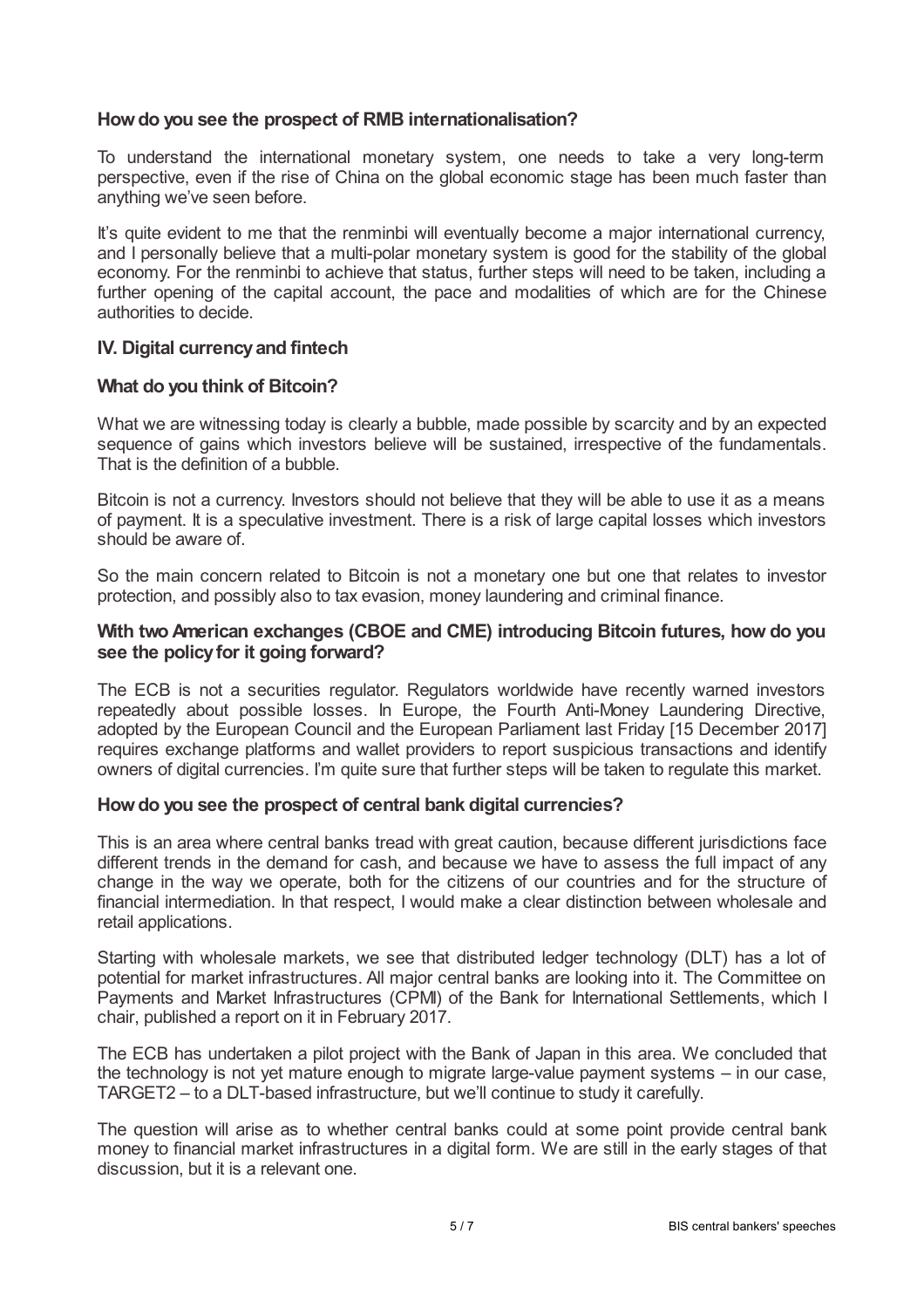### **Is this similar to the real-time gross settlement (RTGS) renewal programme under way in the United Kingdom?**

Indeed, the Bank of England sees potential benefits from DLT for future RTGS systems, although, like us, it believes that this technology it is not yet sufficiently mature. But we will continue to look into it.

As for the retail side, that is, central bank digital currencies replacing banknotes and coins, we are much more prudent. First, there are only a limited number of countries where demand for cash is clearly on a downward trend.

Sweden is faced with such a situation, but in the euro area we are not. We are therefore not being pushed to go in that direction.

Second, we also have to consider the implications for security and trust in the currency. Today, we invest a lot of resources in fighting the counterfeiting of banknotes. What would fraud, and fraud combat, look like in an environment with a digital currency?

And third, we want to make sure that we fully understand the long-term consequences for the financial system. Today, most of the money used in the economy is created by banks. How would digital money affect the role of banks as financial intermediaries, and would it make the financial system more, or less, stable? These are issues on which much more reflection is required, hence our great caution.

### **How does the ECB's new TARGET instant payment settlement (TIPS) initiative factor into this?**

This is actually my last point. A lot of the current interest in central bank digital currencies, or private digital currencies, stems from the fact that people expect them to be faster and cheaper than existing means of payment. These expectations can be easily met by upgrading existing payment systems.

That's true for domestic payments, and it is exactly what we're doing in Europe with TIPS, an infrastructure allowing for 24/7, 365-day instant payments. TIPS will go live in November 2018.

It's also true for cross-border payments. But here we are less advanced. One reason why Bitcoin is popular is because it allows for cross-border payments that are cheaper and faster than with existing infrastructures. The international community has a duty to get together and act to improve the speed and cost of cross-border payments, to avoid being taken over by technologies such as Bitcoin, which entail risks for their users, not to mention possible fraud and crime.

### **In China, private sector non-banks are also becoming disruptive players in the payment space.**

In Europe, we have a new legal framework for payments entering into force in January 2018, called the Second Payment Services Directive (PSD2).

Under this revised framework, payment service providers (PSPs) can be non-banks and will have access to the bank accounts of their customers, but at the same time they will be regulated, not only in terms of financial stability but also in terms of data use and privacy. Opening up the payments market is good for consumers and it will spur innovation, but it should not come at the expense of privacy and security.

### **Howdo you see technologyand tech firms' impact on banks and the financial structure?**